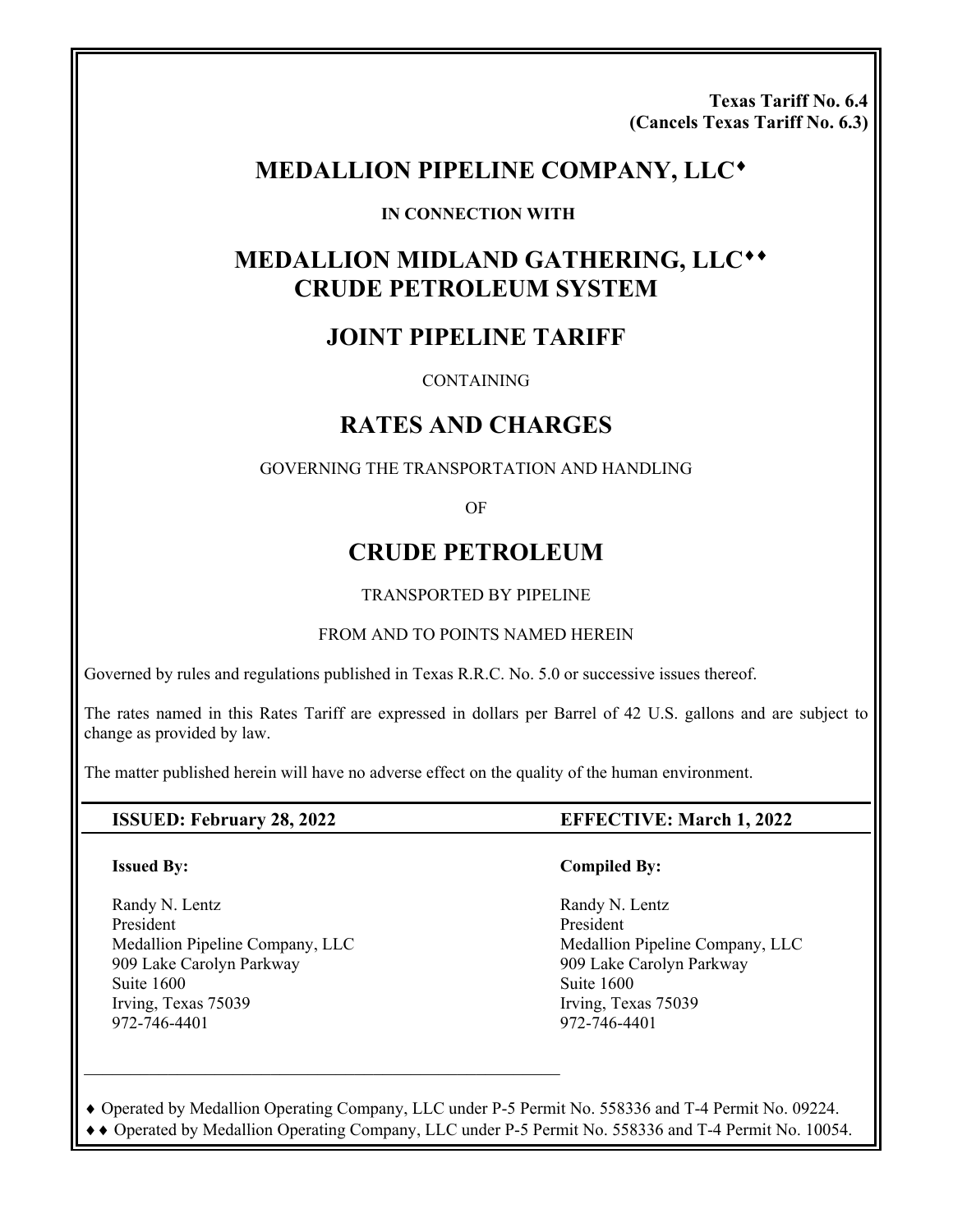## Medallion Pipeline Company, LLC Texas Tariff No. 6.4 Medallion Midland Gathering, LLC Page 2 of 5

 $\overline{a}$ 

## **RATES AND CHARGES**

The Origin Points for the Joint Tariff Service are the following points of Receipt on the Medallion Midland system, all within the state of  $Texas<sup>1</sup>$ .

 Various field origin points to attach Crude Petroleum production within Martin, Howard, Midland, Upton, Glasscock and Reagan Counties;

The Destination Points for the Joint Tariff Service are the following points of Delivery on the Medallion Pipeline system, all within the state of Texas:

- On the Crane Extension: the Crane Hub in Crane County; $^{2}$
- On the Howard Lateral: the interconnection with Alon USA Big Spring Refinery in Howard County;
- On the Midland Lateral: the Midland Hub in Midland County;<sup>3</sup> and
- On the Wolfcamp Connector Mainline: the Colorado City Hub in Scurry County.<sup>4</sup>

<sup>2</sup> The Crane Hub Destination Point is currently limited to the interconnection with EPIC Crude Pipeline, LP, Gray Oak Pipeline, LLC, Magellan Pipeline Company, L.P. (commonly referred to as the Longhorn Pipeline) and Plains All American Pipeline L.P.'s terminal which provides direct access to its Cactus Pipeline. Medallion Pipeline is willing to consider, pursuant to the terms of its TSAs, additional interconnections available for the Joint Tariff Service at the Crane Hub with other carriers and service providers, where operationally practicable, at mutually agreed upon terms and conditions; provided, however, that Carrier reserves the right to file for and charge an incremental fee for such additional interconnections. *See* Part III of this Rates Tariff. To the extent additional interconnections are constructed and placed in service, Carrier will make appropriate tariff filings with the RRC.

<sup>3</sup> The Midland Hub Destination Point is currently limited to the interconnections with the terminals of Enterprise Products Partners L.P., Oryx Delaware Oil Transport LLC and Permian Express Terminal LLC. Medallion Pipeline is willing to consider, pursuant to the terms of its TSAs, additional interconnections available for the Joint Tariff Service at the Midland Hub with other carriers and service providers, where operationally practicable, at mutually agreed upon terms and conditions; provided, however, that Carrier reserves the right to file for and charge an incremental fee for such additional interconnections. *See* Part III of this Rates Tariff. To the extent additional interconnections are constructed and placed in service, Carrier will make appropriate tariff filings with the RRC.

4 The Colorado City Hub Destination Point is currently limited to the interconnections with (i) BridgeTex Pipeline Company, LLC, (ii) the Sunoco Pipeline L.P. manifold that interconnects with West Texas Gulf Pipeline Company and Permian Express 2 Pipeline, and (iii) a separate connection with Sunoco Pipeline L.P., as more precisely described in the Connection Agreement between Carrier and Sunoco Pipeline L.P. Medallion Pipeline is willing to consider, pursuant to the terms of its TSAs, additional interconnections available for the Joint Tariff Service at the Colorado City Hub with other carriers, where operationally practicable, at mutually agreed upon terms and conditions; provided, however, that Carrier reserves the right to file for and charge an incremental transportation fee to recover the costs associated with the construction and operation of the facilities necessary to provide such additional interconnections. *See* Part III of this Rates Tariff. To the extent additional interconnections are constructed and placed in service, Carrier will make appropriate tariff filings with the RRC.

<sup>&</sup>lt;sup>1</sup> Medallion Midland is obligated to provide additional Origin Points, under specified conditions, pursuant to the terms of Acreage Dedication TSAs. In addition, Medallion Midland is willing to provide additional Origin Points available for the Joint Tariff Service to attach Crude Petroleum production (including additional gathering pipelines) on its pipeline system, where operationally practicable, at mutually agreed upon locations; provided, however, that the requesting Shipper(s) is able to satisfy the terms and conditions of the Joint Tariff and executes a long-term TSA or other agreement that, in Medallion Midland's sole judgment, sufficiently provides for the reimbursement of all costs associated with the construction and operation of such facilities (including income tax gross up). *See* Part III of this Rates Tariff. To the extent additional Origin Points are constructed and placed in service, Carrier will make appropriate tariff filings with the RRC.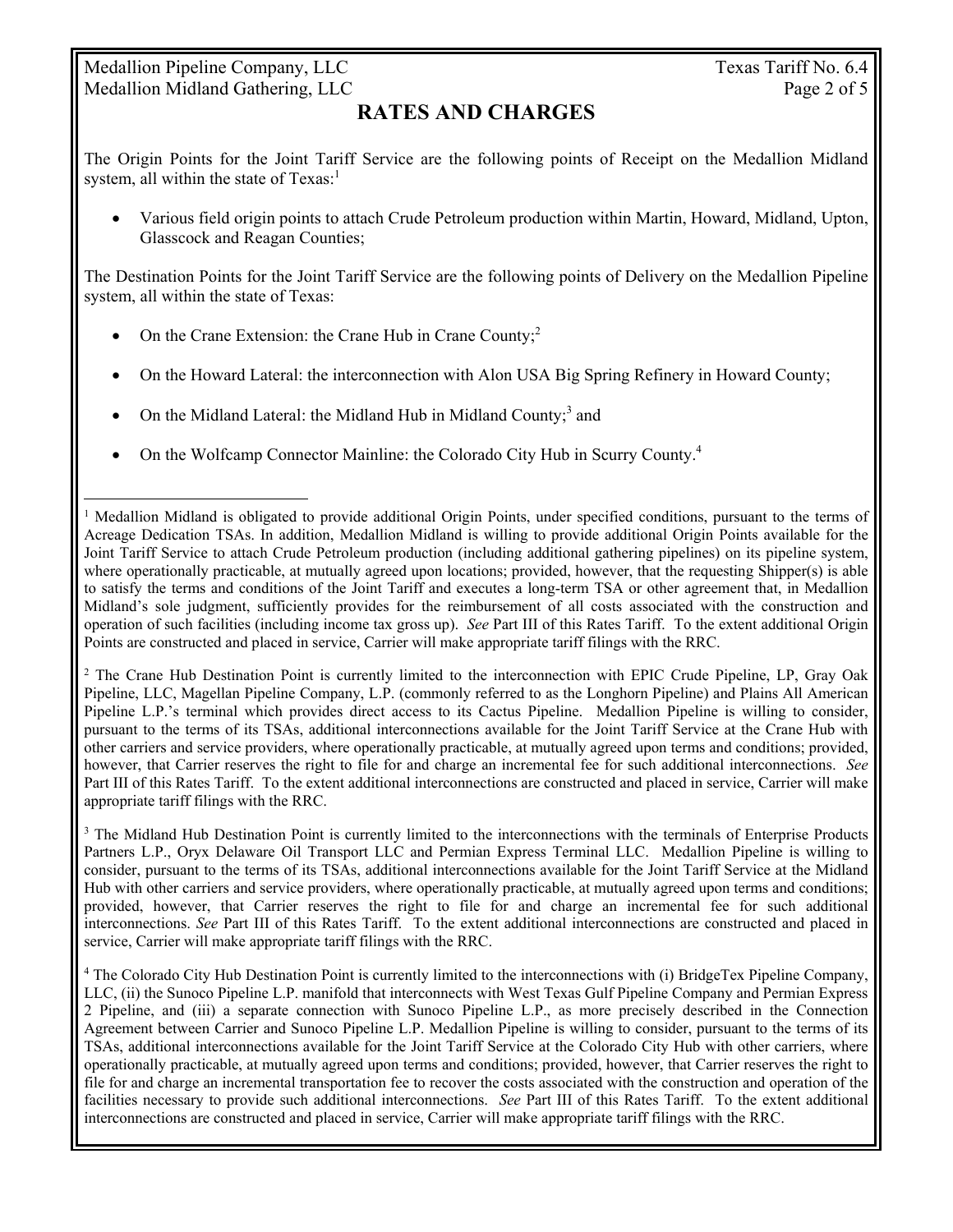Medallion Pipeline Company, LLC<br>
Medallion Midland Gathering, LLC<br>
Page 3 of 5 Medallion Midland Gathering, LLC

 $\overline{a}$ 

## **I. Committed Firm Rates for Committed Firm Shippers (Dollars per Barrel)**<sup>5</sup>

| From                                                                                                                                          | T <sub>o</sub>    | <b>Tier 1 Rates:</b>                                                                                     | <b>Tier 2 Rates:</b>                                                                               | <b>Tier 3 Rates:</b>                                                                                      |
|-----------------------------------------------------------------------------------------------------------------------------------------------|-------------------|----------------------------------------------------------------------------------------------------------|----------------------------------------------------------------------------------------------------|-----------------------------------------------------------------------------------------------------------|
|                                                                                                                                               |                   | 10,000-59,999<br><b>Dedicated Acres</b><br><sub>or</sub><br>$\leq$ 14,999 Bpd<br><b>Committed Volume</b> | 60,000-114,999<br><b>Dedicated Acres</b><br>or<br>$15,000 - 29,999$ Bpd<br><b>Committed Volume</b> | $\geq 115,000$<br><b>Dedicated Acres</b><br><sub>or</sub><br>$\geq 30,000$ Bpd<br><b>Committed Volume</b> |
| Joint Tariff Origin<br>Points delivered on<br>Medallion Pipeline's<br>Santa Rita Lateral<br>(through Garden<br>City)                          | Colorado City Hub | [U] \$1.4294                                                                                             | [U] \$1.2144                                                                                       | [U] \$0.7846                                                                                              |
|                                                                                                                                               | Alon Interconnect | [U] \$1.4294                                                                                             | [U] \$1.2144                                                                                       | [U] \$0.7846                                                                                              |
|                                                                                                                                               | Crane Hub         | [U] \$1.4294                                                                                             | [U] \$1.2144                                                                                       | [U] \$0.7846                                                                                              |
|                                                                                                                                               | Midland Hub       | [U] \$1.1286                                                                                             | [U] \$0.8598                                                                                       | [U] \$0.7846                                                                                              |
| Joint Tariff Origin<br>Points delivered on<br>Medallion Pipeline's<br><b>Martin Lateral</b><br>(through Garden                                | Colorado City Hub | [U] \$1.5906                                                                                             | [U] \$1.0532                                                                                       | [U] \$0.7846                                                                                              |
|                                                                                                                                               | Alon Interconnect | [U] \$1.8271                                                                                             | [U] \$1.0532                                                                                       | [U] \$0.7846                                                                                              |
|                                                                                                                                               | Crane Hub         | $[U]$ \$1.8271                                                                                           | [U] \$1.0532                                                                                       | [U] \$0.7846                                                                                              |
| City)                                                                                                                                         | Midland Hub       | [U] \$1.3219                                                                                             | [U] \$1.0532                                                                                       | [U] \$0.7846                                                                                              |
| Joint Tariff Origin                                                                                                                           | Colorado City Hub | [U] \$1.1070                                                                                             | [U] \$0.9995                                                                                       | [U] \$0.7846                                                                                              |
| Points delivered on<br>Medallion Pipeline's                                                                                                   | Alon Interconnect | [U] \$1.5906                                                                                             | [U] \$1.0532                                                                                       | [U] \$0.7846                                                                                              |
| <b>Midland Lateral</b><br>(through Garden                                                                                                     | Crane Hub         | [U] \$1.3757                                                                                             | [U] \$1.0532                                                                                       | [U] \$0.7846                                                                                              |
| City)                                                                                                                                         | Midland Hub       | $ U $ \$0.8061                                                                                           | $ U $ \$0.7631                                                                                     | [U] \$0.7846                                                                                              |
| Joint Tariff Origin<br>Points delivered on<br>Medallion Pipeline's<br><b>Midkiff Lateral</b><br>(through Garden<br>City)                      | Colorado City Hub | $[U]$ \$1.5906                                                                                           | [U] \$1.0532                                                                                       | [U] \$0.7846                                                                                              |
|                                                                                                                                               | Alon Interconnect | [U] \$1.5906                                                                                             | [U] \$1.0532                                                                                       | [U] \$0.7846                                                                                              |
|                                                                                                                                               | Crane Hub         | [U] \$1.5906                                                                                             | [U] \$1.0532                                                                                       | [U] \$0.7846                                                                                              |
|                                                                                                                                               | Midland Hub       | [U] \$1.3757                                                                                             | [U] \$1.0532                                                                                       | [U] \$0.7846                                                                                              |
| Joint Tariff Origin<br>Points delivered on<br>Medallion Pipeline's<br><b>Reagan Gathering</b><br><b>Extension</b><br>(through Garden<br>City) | Colorado City Hub | $ U $ \$1.2683                                                                                           | [U] \$1.0532                                                                                       | [U] \$0.7846                                                                                              |
|                                                                                                                                               | Alon Interconnect | [U] \$1.5906                                                                                             | [U] \$1.0532                                                                                       | [U] \$0.7846                                                                                              |
|                                                                                                                                               | Crane Hub         | $[U]$ \$1.5691                                                                                           | [U] \$1.0318                                                                                       | [U] \$0.7846                                                                                              |
|                                                                                                                                               | Midland Hub       | [U] \$0.9673                                                                                             | [U] \$0.9135                                                                                       | [U] \$0.7846                                                                                              |

<sup>&</sup>lt;sup>5</sup> Such Committed Firm Rates are available only to those Committed Firm Shippers that executed a Transportation Services Agreement for the Joint Tariff Service in accordance with the Open Season Notice dated July 8, 2019, as set forth in such Open Season Transportation Services Agreement.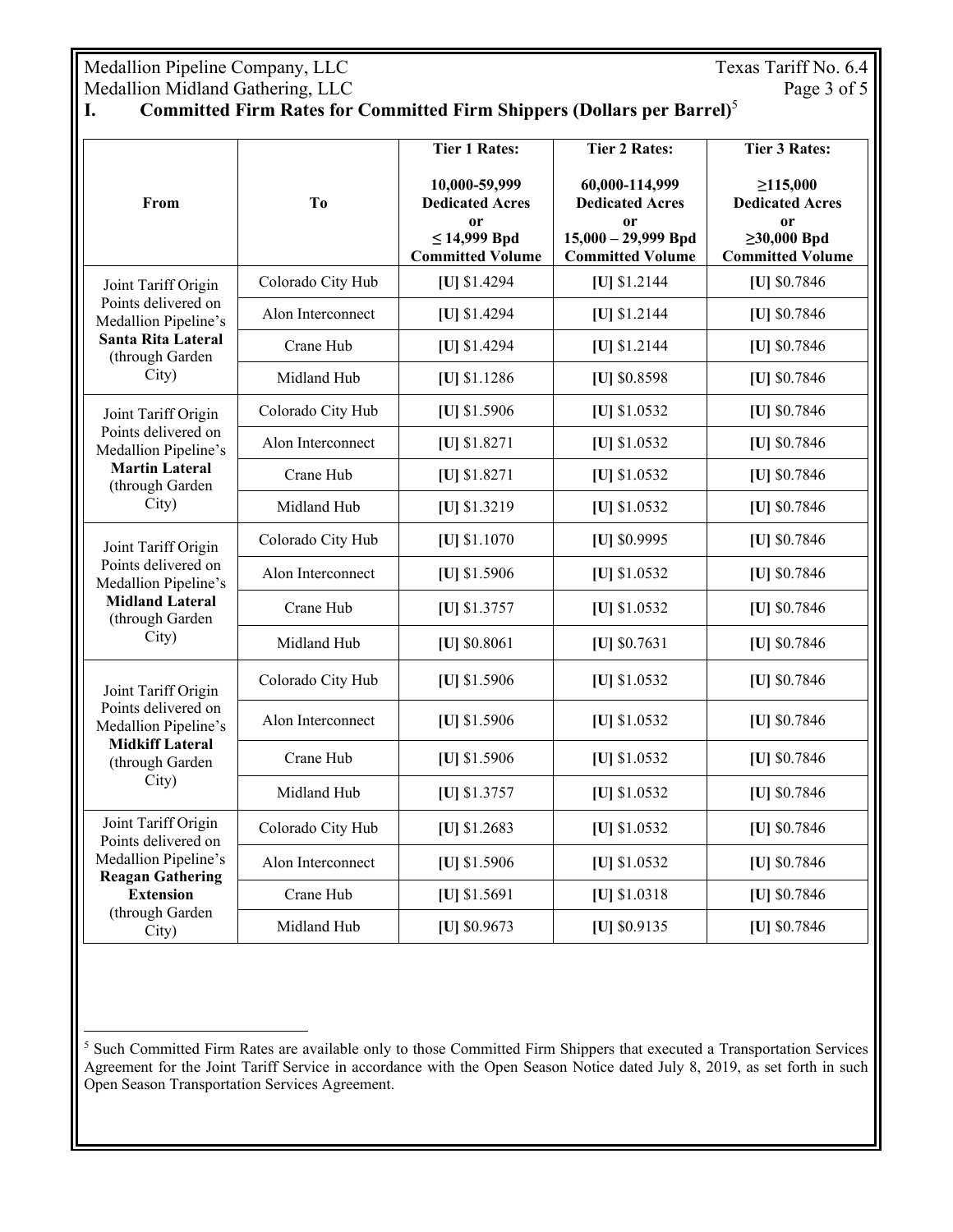| Medallion Pipeline Company, LLC<br>Medallion Midland Gathering, LLC                                                     |                   |                |                | Texas Tariff No. 6.4<br>Page 4 of 5 |
|-------------------------------------------------------------------------------------------------------------------------|-------------------|----------------|----------------|-------------------------------------|
| Joint Tariff Origin<br>Points delivered on<br>Medallion Pipeline's<br><b>Howard Lateral</b><br>(through Garden<br>City) | Colorado City Hub | $[U]$ \$1.3435 | $[U]$ \$1.2360 | [U] $$0.7846$                       |
|                                                                                                                         | Alon Interconnect | $[U]$ \$1.3435 | $ U $ \$1.2360 | $ U $ \$0.7846                      |
|                                                                                                                         | Crane Hub         | $[U]$ \$1.0611 | $ U $ \$0.9135 | [U] $$0.7846$                       |
|                                                                                                                         | Midland Hub       | $ U $ \$0.8912 | $ U $ \$0.8061 | $ U $ \$0.7846                      |

Committed Firm Rates shall be increased annually, commencing on July 1, 2019, by the greater of one percent (1%) or the positive adjustment, if any, in the FERC Index.

## **II. Uncommitted Rates for Uncommitted Shippers (Dollars per Barrel)**

| From                                                                                                                                          | T <sub>0</sub>    | <b>Tier 1 Rates:</b>               | <b>Tier 2 Rates:</b>                   | <b>Tier 3 Rates:</b>        |
|-----------------------------------------------------------------------------------------------------------------------------------------------|-------------------|------------------------------------|----------------------------------------|-----------------------------|
|                                                                                                                                               |                   | $\leq$ 14,999 Bpd<br><b>Volume</b> | $15,000 - 29,999$ Bpd<br><b>Volume</b> | $\geq 30,000$ Bpd<br>Volume |
| Joint Tariff Origin<br>Points delivered on<br>Medallion Pipeline's<br>Santa Rita Lateral<br>(through Garden                                   | Colorado City Hub | $[D]$ \$1.3825                     | $[D]$ \$1.1731                         | $[D]$ \$0.7541              |
|                                                                                                                                               | Alon Interconnect | $[D]$ \$1.3825                     | $[D]$ \$1.1731                         | $[D]$ \$0.7541              |
|                                                                                                                                               | Crane Hub         | $[D]$ \$1.3825                     | $[D]$ \$1.1731                         | $[D]$ \$0.7541              |
| City)                                                                                                                                         | Midland Hub       | $[D]$ \$1.0892                     | $[D]$ \$0.8275                         | $[D]$ \$0.7541              |
| Joint Tariff Origin                                                                                                                           | Colorado City Hub | $[D]$ \$1.5397                     | $[D]$ \$1.0160                         | $[D]$ \$0.7541              |
| Points delivered on<br>Medallion Pipeline's<br><b>Martin Lateral</b><br>(through Garden<br>City)                                              | Alon Interconnect | $[D]$ \$1.7701                     | [D] $$1.0160$                          | $[D]$ \$0.7541              |
|                                                                                                                                               | Crane Hub         | $[D]$ \$1.7701                     | $[D]$ \$1.0160                         | $[D]$ \$0.7541              |
|                                                                                                                                               | Midland Hub       | $[D]$ \$1.2778                     | $[D]$ \$1.0160                         | $[D]$ \$0.7541              |
| Joint Tariff Origin                                                                                                                           | Colorado City Hub | $[D]$ \$1.0683                     | $[D]$ \$0.9636                         | $[D]$ \$0.7541              |
| Points delivered on<br>Medallion Pipeline's<br><b>Midland Lateral</b><br>(through Garden<br>City)                                             | Alon Interconnect | $[D]$ \$1.5397                     | $[D]$ \$1.0160                         | [D] $$0.7541$               |
|                                                                                                                                               | Crane Hub         | $[D]$ \$1.3302                     | $[D]$ \$1.0160                         | $[D]$ \$0.7541              |
|                                                                                                                                               | Midland Hub       | $[D]$ \$0.7750                     | $[D]$ \$0.7332                         | $[D]$ \$0.7541              |
| Joint Tariff Origin<br>Points delivered on<br>Medallion Pipeline's<br><b>Midkiff Lateral</b><br>(through Garden<br>City)                      | Colorado City Hub | $[D]$ \$1.5397                     | $[D]$ \$1.0160                         | $[D]$ \$0.7541              |
|                                                                                                                                               | Alon Interconnect | $[D]$ \$1.5397                     | $[D]$ \$1.0160                         | $[D]$ \$0.7541              |
|                                                                                                                                               | Crane Hub         | $[D]$ \$1.5397                     | $[D]$ \$1.0160                         | $[D]$ \$0.7541              |
|                                                                                                                                               | Midland Hub       | $[D]$ \$1.3302                     | $[D]$ \$1.0160                         | $[D]$ \$0.7541              |
| Joint Tariff Origin<br>Points delivered on<br>Medallion Pipeline's<br><b>Reagan Gathering</b><br><b>Extension</b><br>(through Garden<br>City) | Colorado City Hub | $[D]$ \$1.2254                     | $[D]$ \$1.0160                         | $[D]$ \$0.7541              |
|                                                                                                                                               | Alon Interconnect | $[D]$ \$1.5397                     | $[D]$ \$1.0160                         | $[D]$ \$0.7541              |
|                                                                                                                                               | Crane Hub         | $[D]$ \$1.5188                     | $[D]$ \$0.9951                         | $[D]$ \$0.7541              |
|                                                                                                                                               | Midland Hub       | $[D]$ \$0.9322                     | $[D]$ \$0.8798                         | $[D]$ \$0.7541              |
| Joint Tariff Origin                                                                                                                           | Colorado City Hub | $[D]$ \$1.2988                     | [D] \$1.1939                           | $[D]$ \$0.7541              |